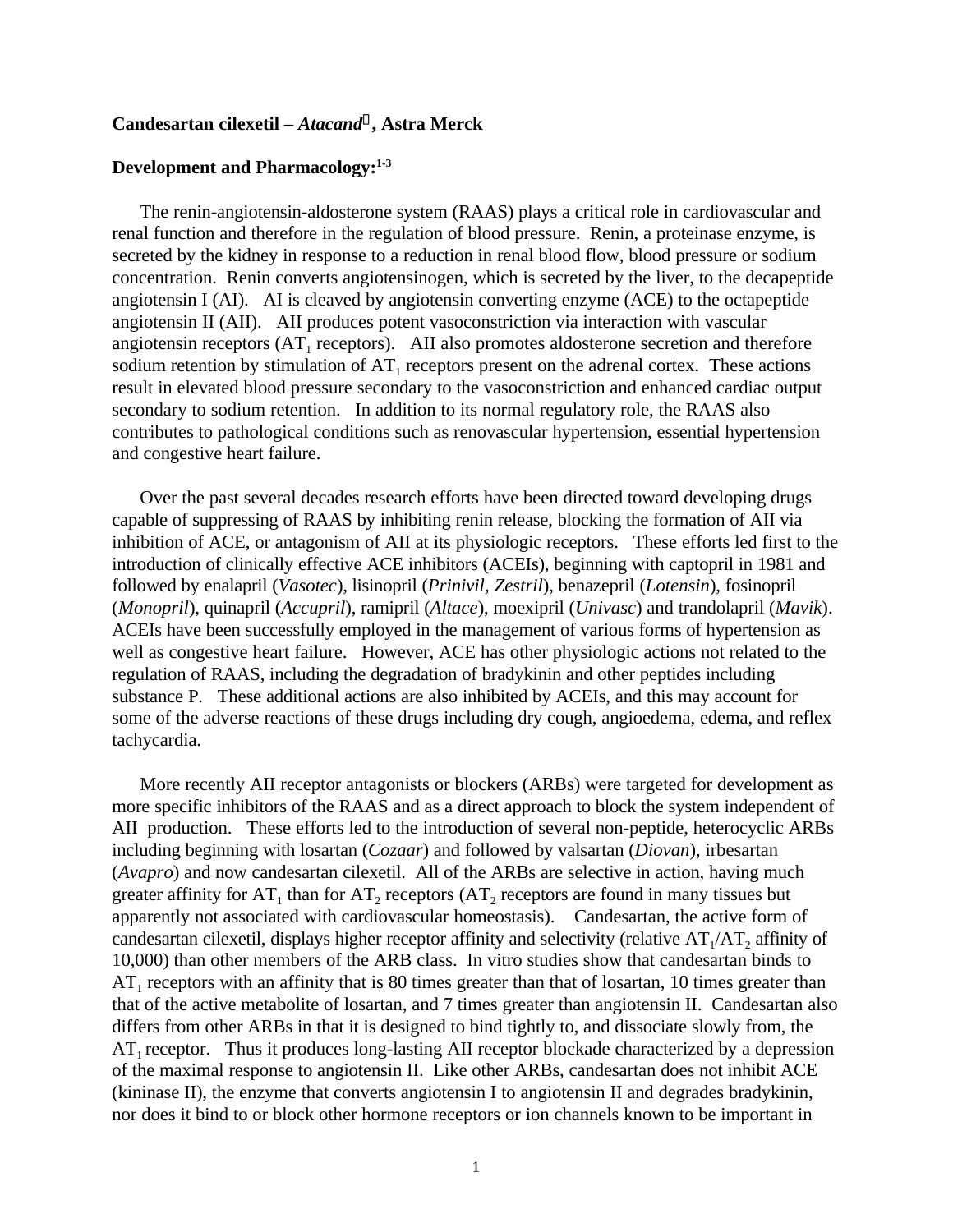cardiovascular regulation. Furthermore, as observed to varying degrees with other ARBs, candesartan does not have a significant effect on glomerular filtration rate, renal plasma flow, filtration fraction, creatinine clearance, renal prostaglandin concentrations, fasting triglycerides, total cholesterol or HDL-cholesterol or fasting glucose concentrations.

#### **Therapeutics:3-5**

Candesartan is approved for the treatment of hypertension alone or in combination with other antihypertensive agents. The efficacy of this drug was demonstrated in a variety of placebocontrolled trials of 4 to 12 weeks in duration involving more than 2300 patients with baseline diastolic blood pressures of 95-114 mmHg. Most of these trials used candesartan cilexetil as a single agent in daily doses of 2 to 32 mg. Most studies showed significant, dose-related effects on trough (24 hour) systolic and diastolic pressures compared to placebo with doses of 8 to 32 mg producing reductions of 8-12 / 4-8 mmHg. Furthermore, most of the antihypertensive effect occurred within 2 weeks of initial dose and full effect was seen in 4 weeks. Also once-daily dosing provided a sustained antihypertensive effect over 24 hours, with trough to peak ratios of blood pressure effect generally greater than 80%. Longer term studies (1 year) demonstrate that the efficacy of candesartan is maintained, and there is no apparent rebound effect after abrupt withdrawal. In all trials candesartan displayed similar efficacy in men and women and in older and younger patients. Candesartan also significantly reduced blood pressure in all races, although it's efficacy generally was lower in blacks, a low renin population. In trials to date there were no significant changes in heart rate of patients treated with candesartan.

#### **Adverse reactions:2-5**

In clinical trials to date candesartan was well tolerated with an overall incidence of adverse reactions similar to placebo. The rate of drug withdrawal in all trials was 3.3% of patients treated with candesartan versus 3.5% of patients treated with placebo. The most frequent causes for withdrawal of candesartan were headache (0.6%) and dizziness (0.3%). The adverse reactions observed in at least 1% of patients treated with candesartan and occurring at a higher incidence than placebo included back pain (3%), dizziness (4%), upper respiratory tract infection (6%), pharyngitis (2%) and rhinitis (2%). A variety of other adverse events effecting mainly the GI and respiratory systems were also observed in more than 1% of the candesartan population, but these occurred at the same or greater incidence in patients receiving placebo. Cough, an adverse reaction frequently associated with ACEIs was reported in only 1.6% of the patients receiving candesartan. Overall, there was no significant difference in the rates of adverse reactions in men and women, older and younger patients and black and non-black patients. Candesartan has no clinically significant effects on laboratory, biochemical or ECG parameters. However, minor and transient increases in liver enzymes has been reported in several candesartan patients.

## **Drug Interactions:2-5**

To date relatively few, controlled drug interaction studies have been reported with candesartan.No significant drug interactions have been reported in studies where candesartan was used concurrently with glyburide, nifedipine, digoxin, warfarin, HCTZ, and oral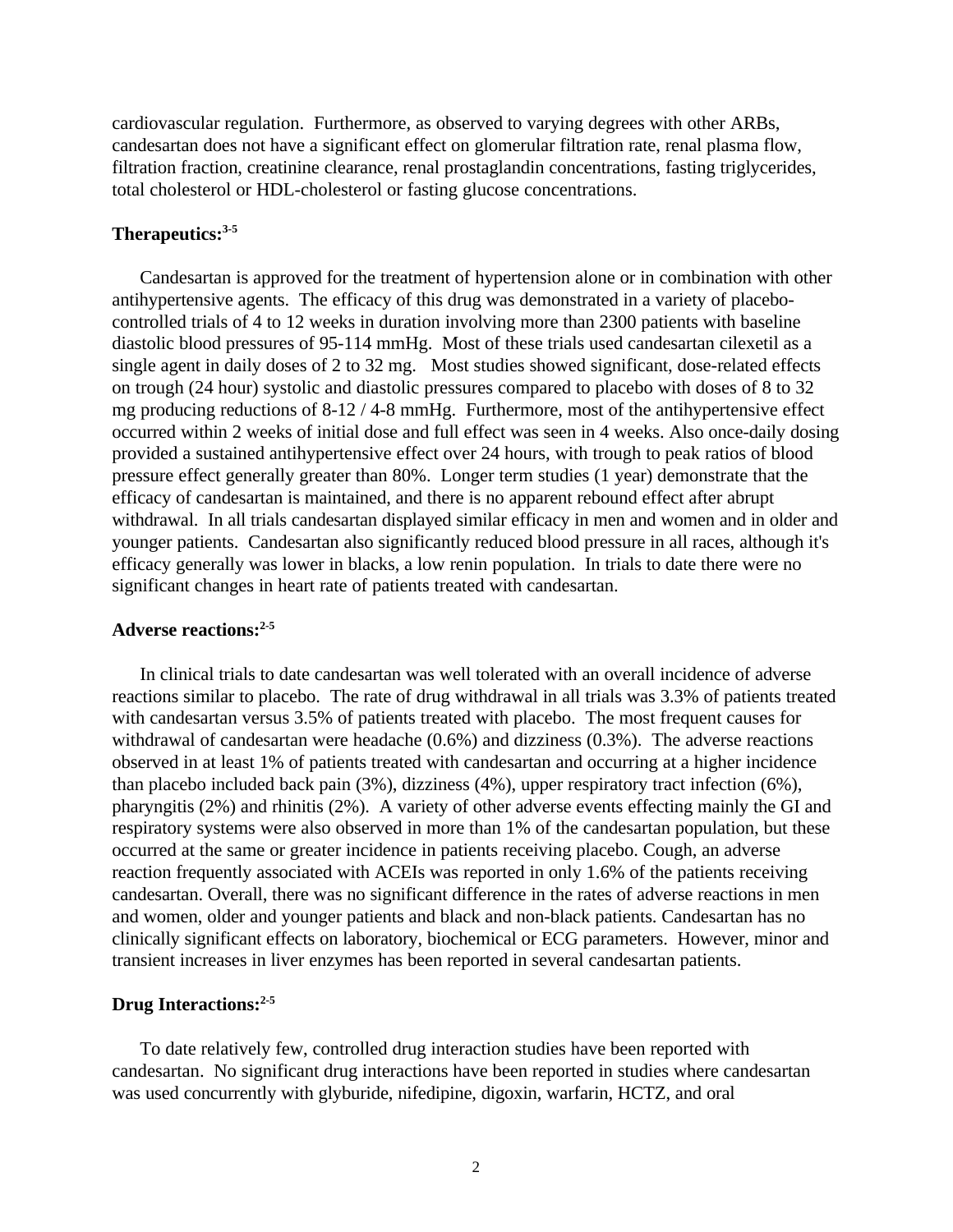contraceptives. This was anticipated since candesartan, unlike losartan, is not significantly metabolized by cytochrome P450 isozymes and does not induce or inhibit these enzymes.

#### **Pharmacokinetics:2-5**

The pharmacokinetics of candesartan and other available ARBs are summarized in the **Table**. Candesartan cilexetil is a true prodrug that is rapidly and completely bioactivated by ester hydrolysis during absorption from the GI tract to the therapeutically active form candesartan. The active metabolite candesartan is found in the plasma not the prodrug, and peak levels are attained within 3-4 hours. A fraction of candesartan undergoes hepatic metabolism via O-deethylation to form a minor inactive metabolite, but there is no accumulation of either metabolite in the serum when given in repeated daily doses. Candesartan is eliminated unchanged primarily in the feces; only a third of the oral dose is recovered in the urine. In comparison to other ARBs, candesartan has lower oral bioavailability, but food does not reduce AUC or  $C_{\text{max}}$  as observed with losartan and valsartan. Also candesartan cilexetil is rapidly and completely converted to an active metabolite while losartan requires hepatic cytochrome P450 metabolism to yield its primary active metabolite. Thus differences in individual metabolism can lead to variance in the antihypertensive activity of losartan. Overall, candesartan displays a terminal half-life and elimination profile similar to the other ARBs.

#### **Dosage and Administration:<sup>2</sup>**

Candesartan is supplied as 4, 8, 16 and 32 mg circular/biconvex tablets. While the dose should be individualized, the usual recommended initial dose is 16 mg once daily when used as monotherapy in patients who are not volume-depleted. Candesartan can be administered once or twice daily, with or without food, with total daily doses ranging from 8 to 32 mg. No adjustment in the initial dose is required in elderly patients or for patients with mildly impaired renal or hepatic function. However, with patients with possible intravascular volume depletion (e.g., patients treated with diuretics, particularly those with impaired renal function), candesartan therapy should be initiated under close medical supervision and possibly using a lower dose. Generally blood pressure response is dose-related over the range of 2 to 32 mg with larger not appearing to produce a greater effect. Most of the antihypertensive effect is seen within two weeks, but it may require four to six weeks of treatment to see maximum blood pressure reduction. If blood pressure is not controlled by candesartan alone, a diuretic (hydrochlorothiazide) or other antihypertensive may be added. Candesartan is contraindicated in pregnant women and patients allergic to the drug or other components of the product. Female patients that are of child bearing age should be warned of the effects the drug has during the second and third trimesters. These effects are not a problem during the first trimester; however, patients should report pregnancy as soon as possible.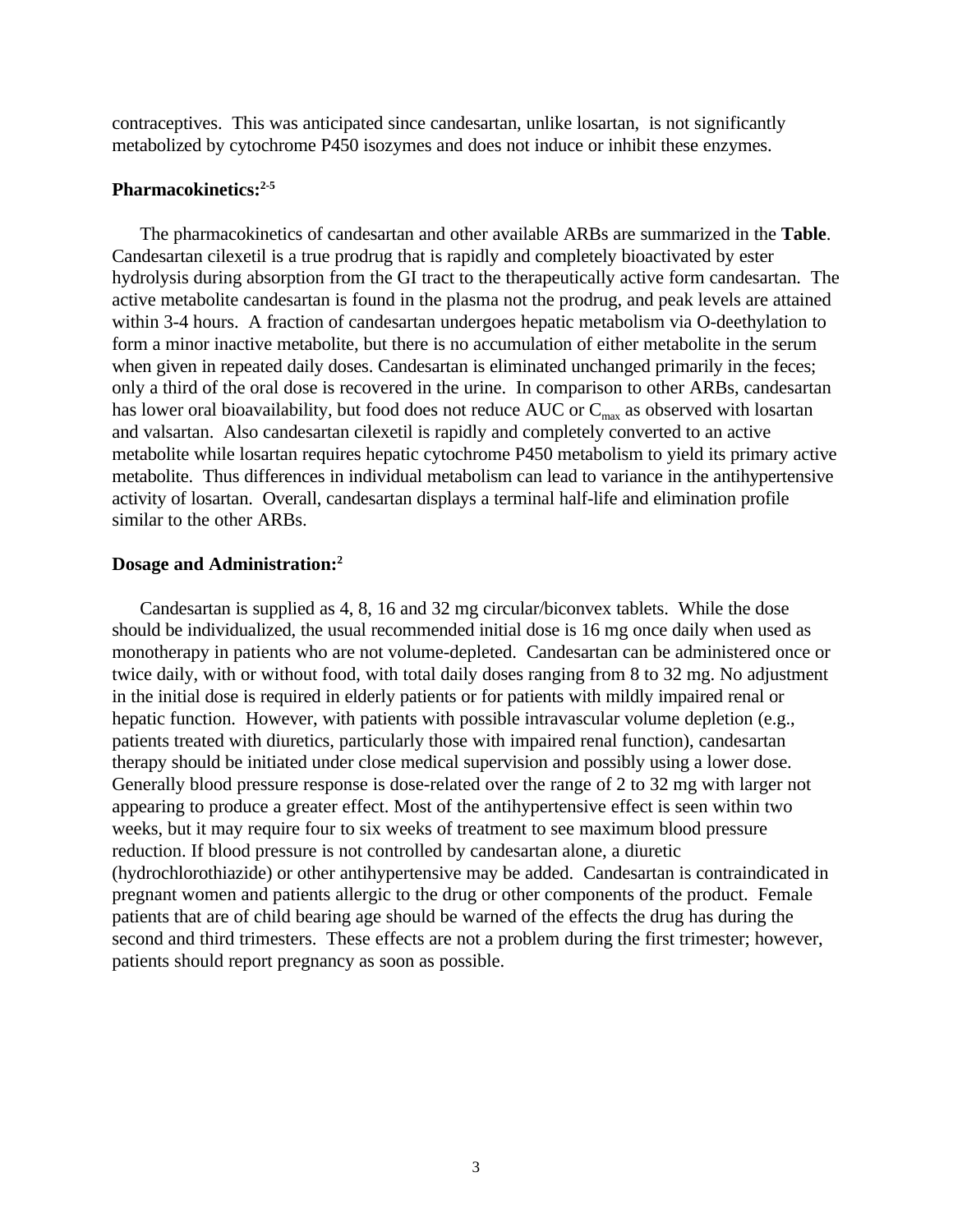| Table. Pharmacokinetics of the Angiotensin II blockers <sup>2</sup> |                                               |                     |                   |                    |
|---------------------------------------------------------------------|-----------------------------------------------|---------------------|-------------------|--------------------|
| <b>Parameter</b>                                                    | Losartan<br>(Metabolite)                      | <b>Valsartan</b>    | <b>Irbesartan</b> | <b>Candesartan</b> |
| Bioavailability, %                                                  | $\approx 33$                                  | $\approx 25$        | 60-80             | $\approx 15$       |
| Food Effect<br>$(AUC/C_{max}),$ %                                   | Reduced 10<br>(reduced)                       | Reduced 40          | No Effect         | No Effect          |
| Protein binding, %                                                  | 98.7<br>(99.8)                                | 95                  | 90                | >99                |
| $C_{\text{max}}$ , hr                                               | $\mathbf{1}$<br>$(3-4)$                       | $2 - 4$             | $1.5 - 2$         | $3 - 4$            |
| Vol distr, L/kg                                                     | $\approx 34$<br>$\approx 12$                  | 17                  | 53-93             | 0.13               |
| % Metabolized                                                       | $\approx$ 14)                                 | $\approx 20$        | < 20              | Minor              |
| <b>Primary metabolic</b>                                            | CYP2C9<br>(CYP3A4)                            | Unknown             | CYP2C9            | No Data            |
| Elimination t <sup>1</sup> / <sub>2</sub> , hr                      | $\rightarrow$ 2<br>$(6-9)$                    | $\approx 6$         | $11 - 15$         | $\approx 9$        |
| <b>Total plasma</b><br>clearance                                    | $\approx 600$ mL/min<br>$(\approx 50$ mL/min) | $\approx$ 2 L/hr    | 157-176<br>mL/min | $0.37$ mL/min/kg   |
| <b>Renal clearance</b>                                              | $\approx$ 75<br>$(\approx 25)$                | $\approx 0.62$ L/hr | $3-3.5$ mL/min    | $0.19$ mL/min/Kg   |
| <b>Recovered in</b><br>Urine, %                                     | $\approx$ 35                                  | 13                  | $\approx 20$      | $\approx$ 33       |
| Recovered in feces,<br>$\frac{0}{0}$                                | $\approx 60$                                  | 83                  | $\approx 80$      | $\approx 67$       |

## **References:**

- 1. Gums, JG and Nguyen BN. *Therapeutic Advances in Hypertension*. New York: A Jobson Publishing L.L.C., 1998.
- 2. Anon. Angiotensin II receptor antagonists. *Facts and Comparisons*. 165r-165x, 1998.
- 3. Harper, SQ. Astra Merck Information.1-6, 1998.
- 4. Nishikawa, Naka, et al. "Candesartan Cilexetil: a review of its preclinical pharmacy". *Journal of Human Hypertension.* 11:S9, 1997.
- 5. McClellan KJ and Goa KL. Candesartan Cilexetil: A review of its use in essential hypertension. *Drugs*. 56: 847-869, 1998.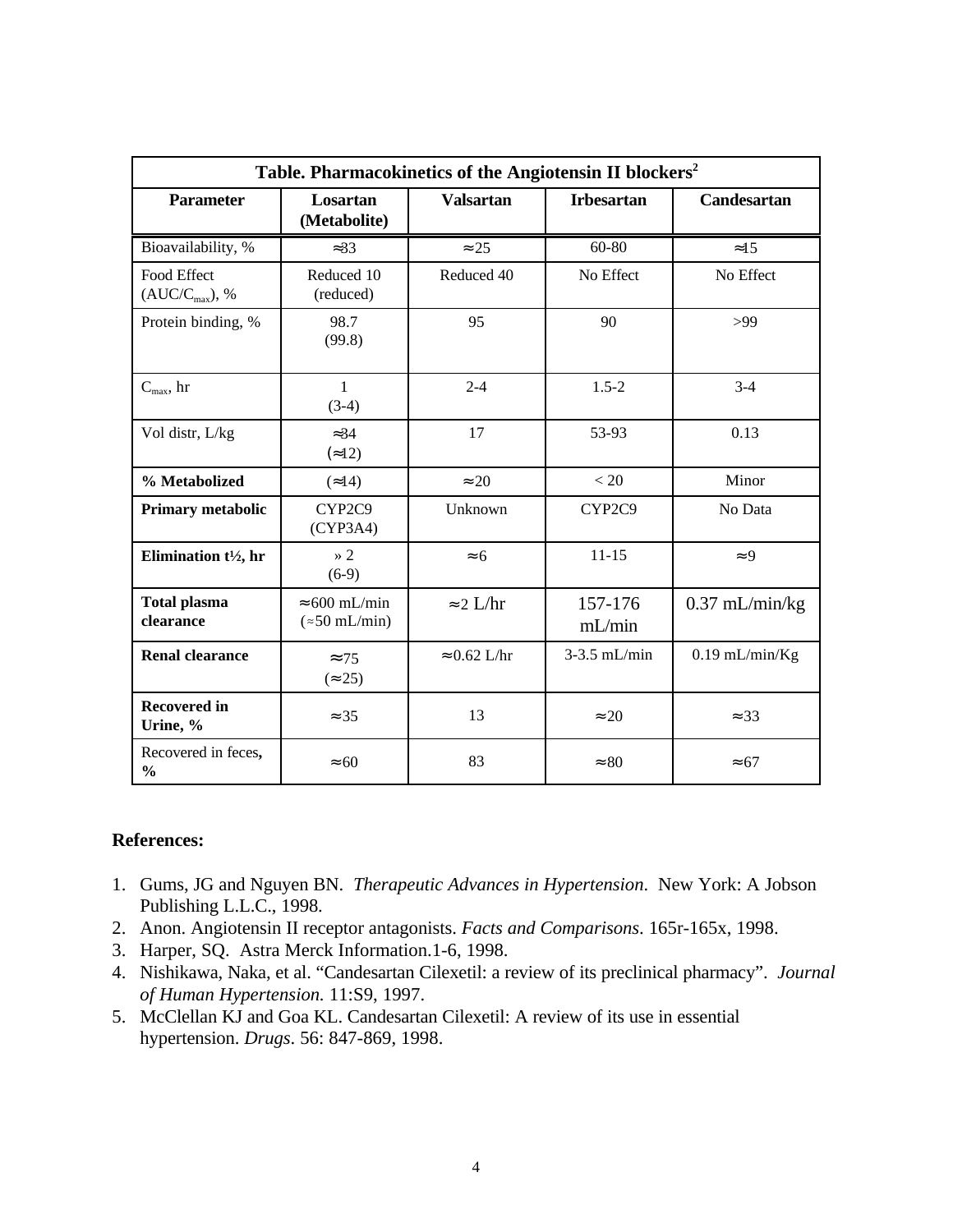## **Questions:**

Candesartan cilexetil (*Atacand<sup>Ò</sup>* ) produces its antihypertensive effects via:

- A. Inhibition of angiotensin-converting enzyme
- B. Inhibiting renin release
- C. Blockade of angiotensin  $AT<sub>1</sub>$  receptors
- D. None of the above

The recommended initial dose candesartan cilexetil (*Atacand<sup>Ò</sup>* ) is:

- A. 4 mg twice daily
- B. 8 mg once daily
- C. 16 mg once daily
- D. 32 mg once daily

Candesartan cilexetil (*Atacand<sup>Ò</sup>* ) is converted to its pharmacologically active form via:

- A. Ester hydrolysis
- B. Cytochrome-mediated deethylation
- C. Reduction
- D. Glucuronide conjugation